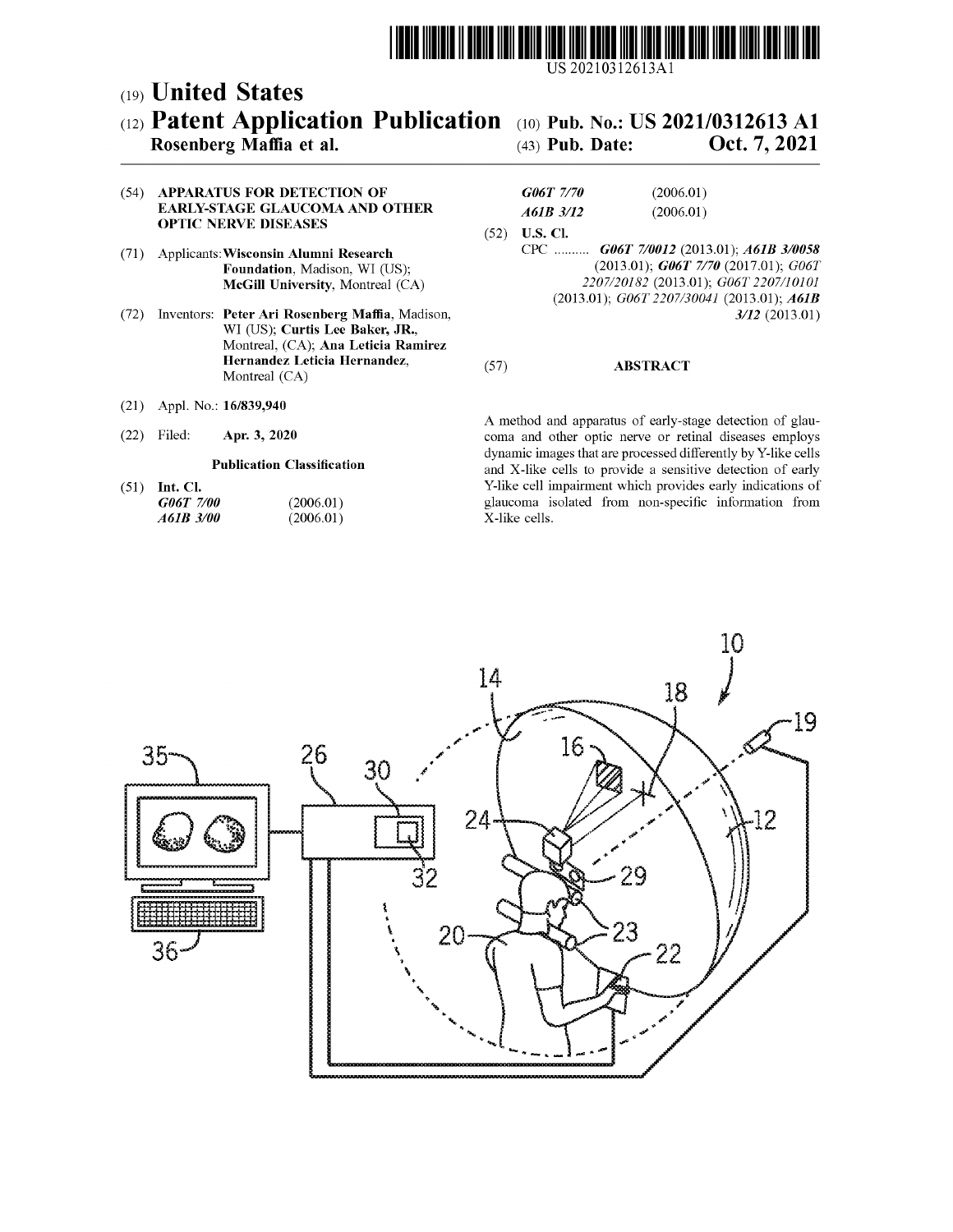





FIG. 2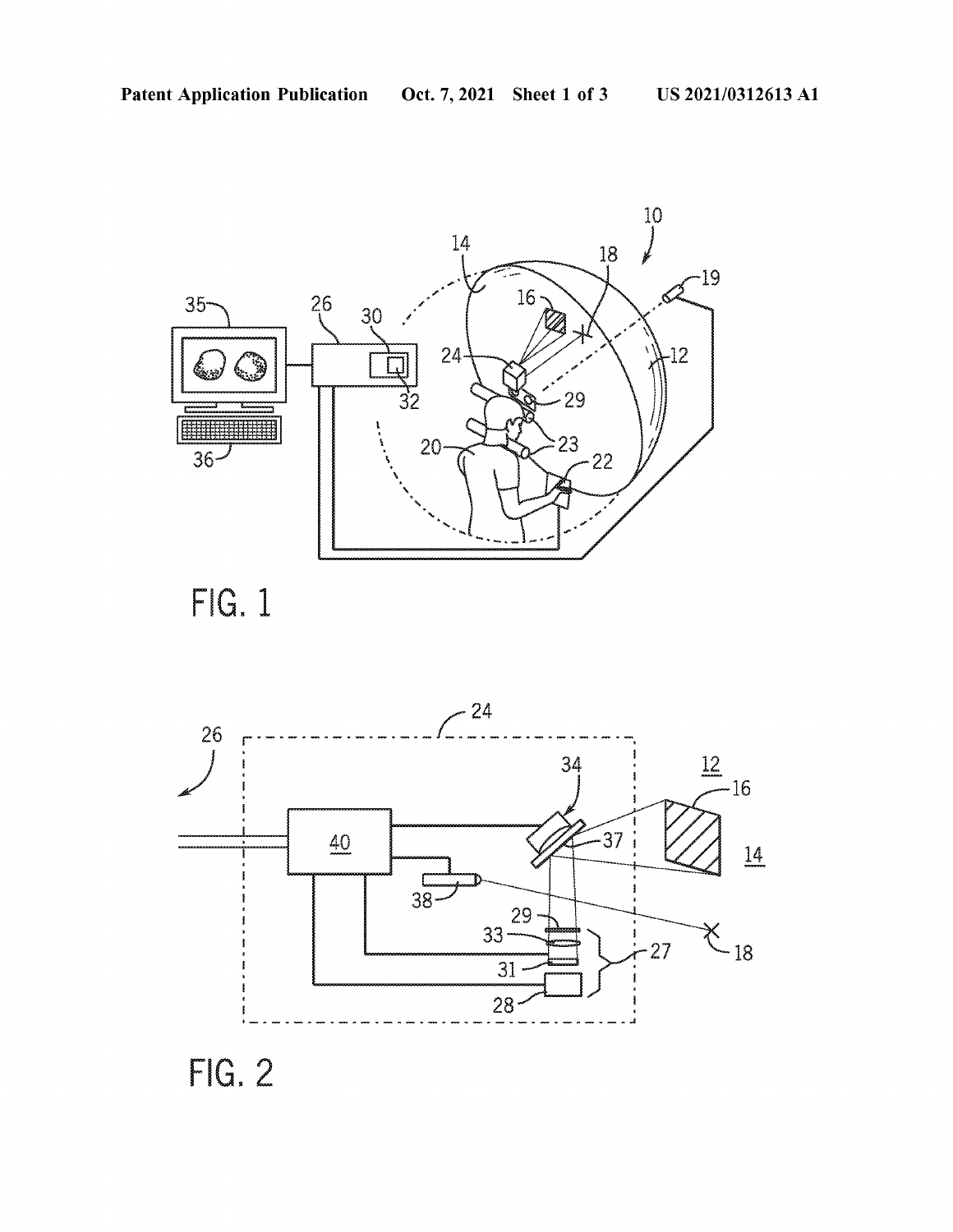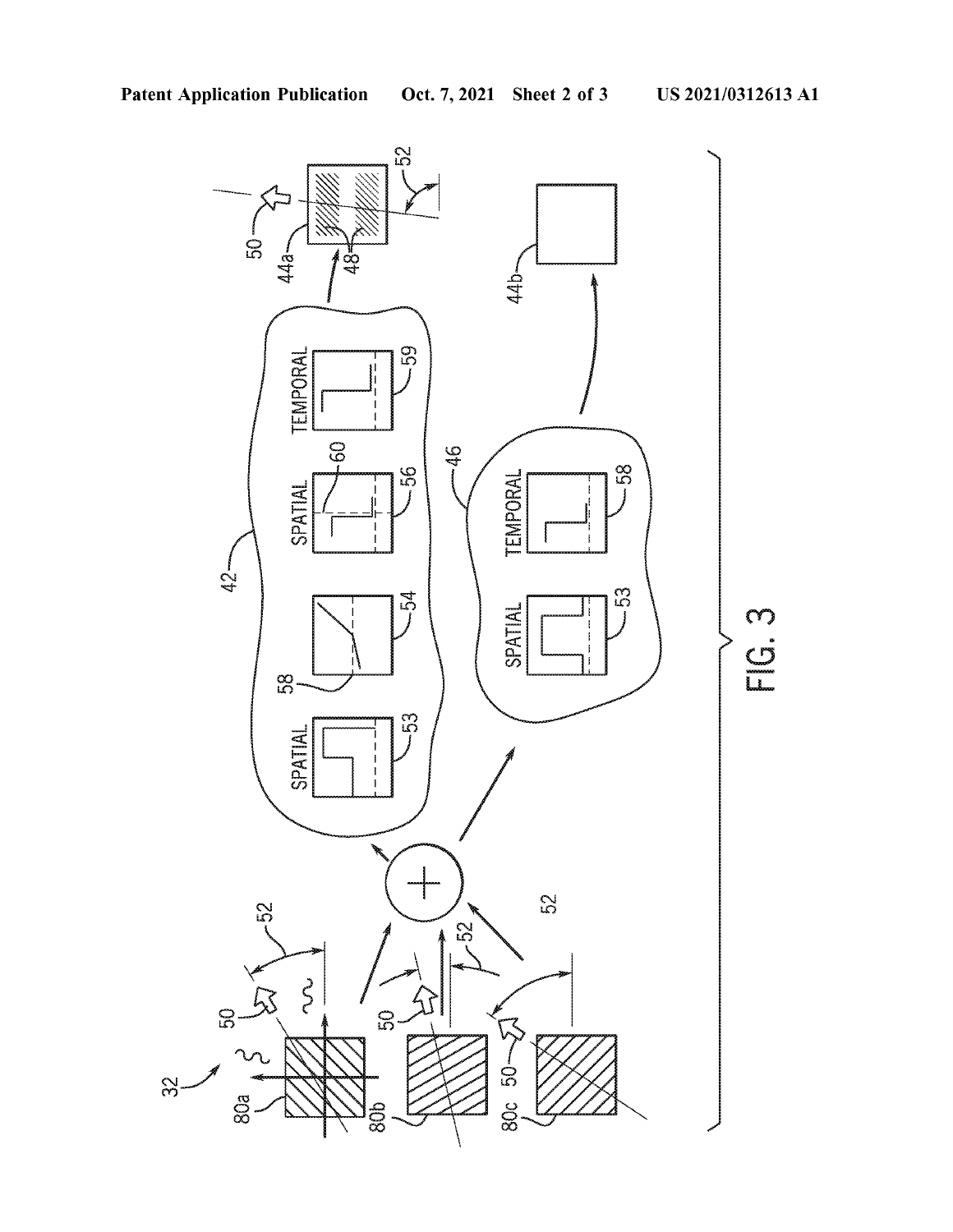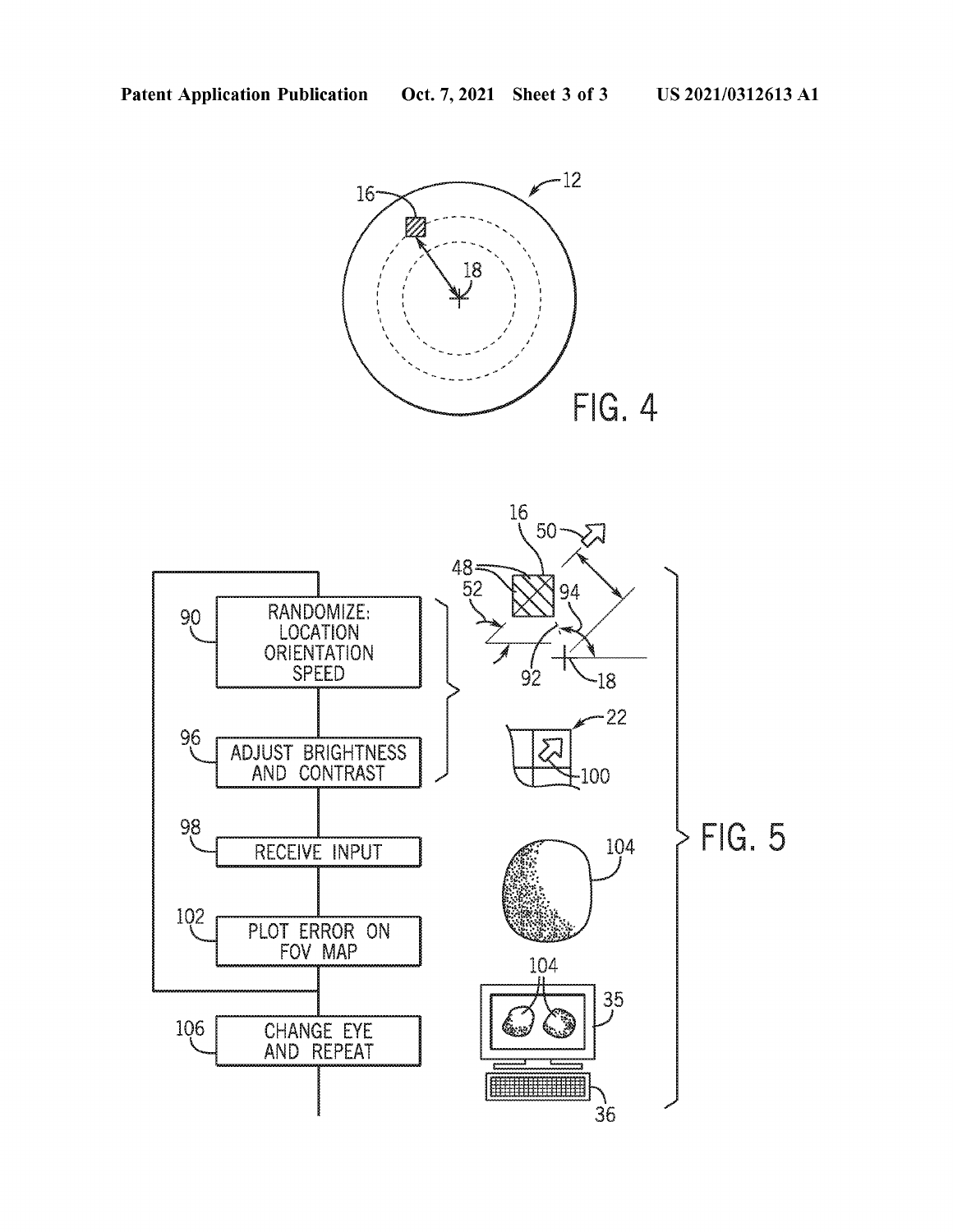#### **APPARATUS FOR DETECTION OF EARLY-STAGE GLAUCOMA AND OTHER OPTIC NERVE DISEASES**

STATEMENT REGARDING FEDERALLY SPONSORED RESEARCH OR DEVELOPMENT

**[0001]** 

#### CROSS REFERENCE TO RELATED APPLICATION

**[0002]** 

#### BACKGROUND OF THE INVENTION

**[0003]** The present invention relates generally to medical diagnostic equipment and in particular to an apparatus for the detection of glaucoma and other optic nerve diseases in human patients.

**[0004]** Glaucoma is a progressive, degenerative eye disease that is the most common cause of irreversible blindness. Glaucoma is manifested as damage to the optic nerve and, specifically, to the ganglion cells of the retina, typically from high intraocular pressure. The retinal ganglion cells first impacted include a minority of cells that have large cell bodies and large branching dendrite networks, including parasol cells and other types with analogous nonlinear properties (e.g. smooth or upsilon cells), henceforth termed Y-like cells, that provide information about more coarse spatial scales of luminance as well as fine-grain texture. In addition, there are a numerous subset, midget cells, (henceforth termed X-like cells) which have smaller cell bodies and smaller dendritic trees, and provide more sensitivity to fine detail and color. The Y-like cells are more susceptible to high intraocular pressure and thus are the earliest cells to be damaged as glaucoma progresses.

**[0005]** Glaucoma typically first affects the patient's peripheral vision before progressing to more central vision, and therefore may often not be noticeable to the patient until substantial and irreversible retinal damage has occurred.

**[0006]** The diagnosis of glaucoma is conventionally based on a combination of different clinical tests, such as direct and indirect ophthalmoscopic observation of the optic nerve head, and measurement of intraocular pressure using tonometry, which applies a slight pressure to the outer surface of the eye. Morphological assessments of possible optic nerve damage are often based on OCT (optical coherence tomography) imaging of the optic disc. While these techniques provide some information for early-stage detection, they do not estimate the reduction of the visual field and need to be accompanied by a functional assessment for a patient to be considered positive for glaucoma.

**[0007]** Functional or behavioral tests assess consequences for visual perception, where the SAP (Standard Automated Perimetry) is the most widely used test, in part because it is accurate and fast and thus suitable for many screening situations. In this approach, a dynamic image is positioned at different locations throughout the patient's field-of-view. The patient presses a button when the stimulus is perceptually visible to them, and a map is generated indicating portions of the patient's field where vision has been lost. However, substantial cell death, including both Y-like and X-like cells, is required before loss of peripheral vision is measurable by this test, thus the test lacks specificity and delays critical diagnostic information in early stages.

#### SUMMARY OF THE INVENTION

**[0008]** The present invention provides a sensitive, early detection of glaucoma or other eye diseases suitable for screening like SAP, while providing more sensitive detection of early-stage cell loss. This early sensitivity is possible by measuring behavioral responses that are dependent on neural signals from the Y-like cells, which are more prone to damage from glaucoma than the X-like cells, and thus provide earlier indications of cell loss. Sensitivity to Y-like cells is possible by having the patient identify perceptual attributes in specially prepared dynamic images that are primarily perceived through Y-like cells. Impairment of the patient's ability to detect, identify, or discriminate these features indicates Y-like cell loss even when X-like cells are largely unaffected.

**[0009]** In one embodiment, the invention provides an apparatus for glaucoma detection having an electronically controlled dynamic image display adapted for viewing by a human patient and a display driver for generating a series of dynamic images presentable on the electronically controlled display, each dynamic image providing a distinguishably different perception when received by only X-like cells than when received by Y-like cells. A patient input device is provided to receive a patient input describing orientation or direction of motion of a perceived pattern in the series of dynamic images displayed on the electronically controlled display; and a controller communicates with the display driver and electronically controlled display to:

**[0010]** (1) display different dynamic images at different locations within a field-of-view of a patient viewing the electronically controllable display; and

**[0011]** (2) analyze the patient input for the different locations of each of the dynamic images to assess a loss ofY-like cells in different portions of the retina corresponding to the different visual field locations.

**[0012]** It is thus a feature of at least one embodiment of the invention to extract early information specific to glaucoma, by assessing functional perception that is dependent on the integrity of Y-like cells, and relatively isolated from the functioning of X-like cells that might otherwise lead an automated perimetry machine to indicate that the visual field has not been lost or compromised. Significantly, the device invention eliminates the need for the patient to make difficult assessments of spatial frequency in favor or simple assessment of orientation and/or motion determination.

**[0013]** The perception of the dynamic images that are selective to Y-like cell function may result from a nonlinearity in the processing of the dynamic images by the Y-like cells, and not by the X-like cells.

**[0014]** It is thus a feature of at least one embodiment of the invention to exploit a difference in the processing of dynamic images by X- and Y-like cells, to assess the health of the Y-like cells without effects of the X-like cells.

**[0015]** The different dynamic images may provide perceptions of features having at least one of varying orientations and spacing when processed by Y-like cells and the patient input may identify at least one of a perceived feature orientation and spacing of given displayed dynamic image. In turn, the controller may vary at least one of the feature orientation and spacing of successive dynamic images and compares corresponding patient input to assess the functioning of Y-like cells in different portions of the retina corresponding to the different visual field locations.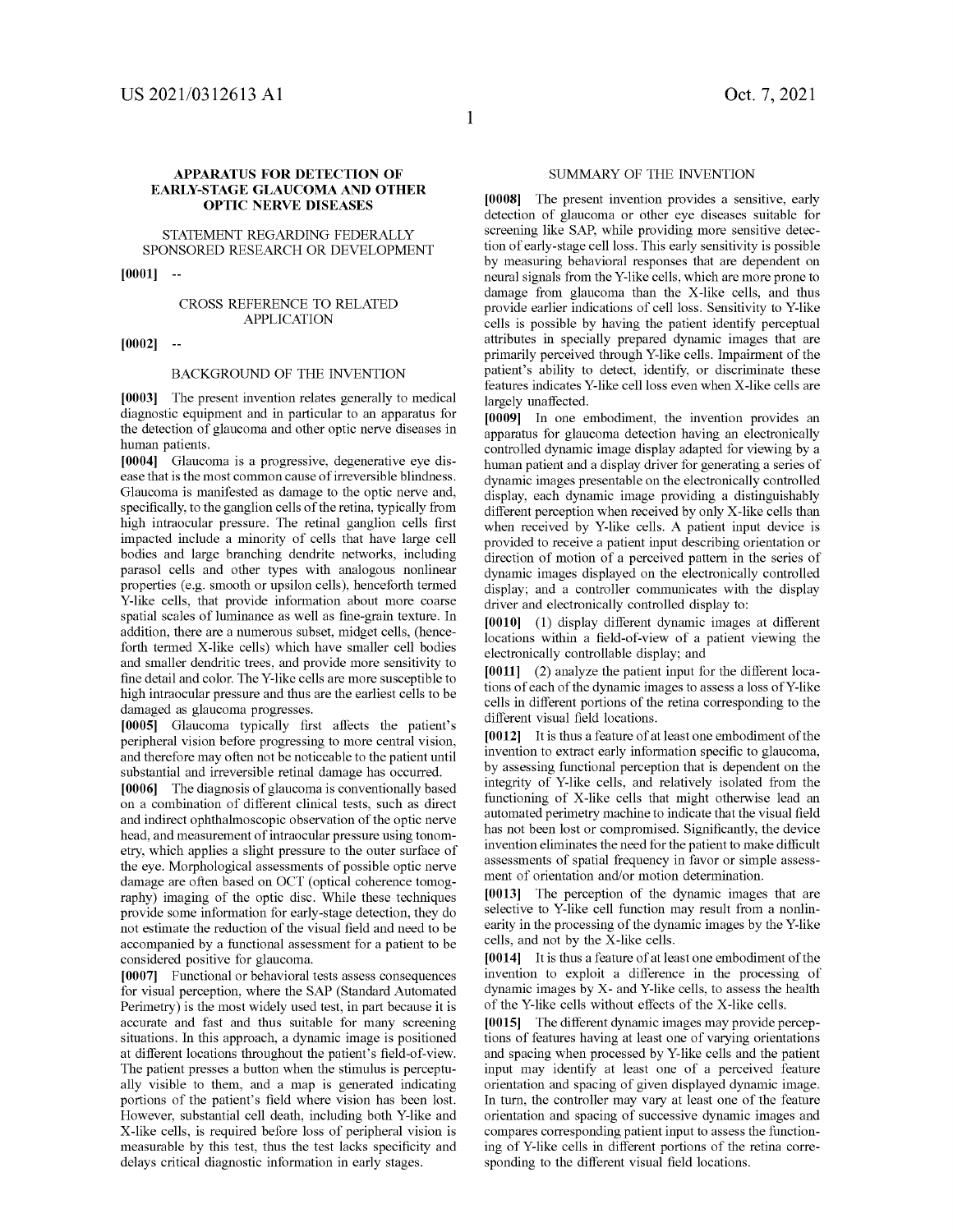[0016] It is thus a feature of at least one embodiment of the invention to provide an easily identifiable stimulus pattern that may be discerned using peripheral as well as central vision and thus is suitable for glaucoma testing and tracking disease progression.

**[0017]** Alternatively, or in addition, the dynamic images may provide perception of motion when received by the Y-like cells and wherein the controller varies at least one of speed and direction of the motion in successive dynamic images and the patient input identifies a corresponding one of at least speed and direction of motion in the dynamic images and wherein the controller compares corresponding patient input to assess the functioning of Y-like cells in different portions of the retina corresponding to the different visual field locations.

[0018] It is thus a feature of at least one embodiment of the invention to provide different options for dynamic images that are sensitive to Y-like cell health that may be used alternatively or in addition to provide improved clinical sensitivity and specificity for given patients.

**[0019]** The perceptions may be derived from fine-grain texture-like features of the dynamic images having a relatively high spatial frequency of 1.0 to 20.0 cycles per degree, which are static or moving or dynamically modulated at a temporal frequency up to 30 cycles per second.

[0020] It is thus a feature of at least one embodiment of the invention to provide fine resolution and rapidly changing dynamic images that are substantially featureless when processed by X-like cells, but which are perceptually visible when processed by Y-like cells and in this way make it easier for the patient to make accurate pattern assessments, distinguishing a pattern from a featureless or nearly featureless display compared to distinguishing two different bar patterns.

**[0021]** In one embodiment, the dynamic images may provide a spatiotemporal pattern of intensity following an amplitude modulation of a carrier pattern, the latter of which alone is imperceptible to the patient.

[0022] It is thus a feature of at least one embodiment of the invention to provide a contrast modulated signal that can reveal nonlinear downstream processing uniquely dependent on signals from Y-like cells.

**[0023]** The electronically controllable display may provide a center fixation target for the patient to focus on during the test and wherein the locations of the dynamic images are arranged at varying distances and angles about the fixation target, and an eye movement monitoring device to verify that the patient's gaze is directed to the fixation target.

[0024] It is thus a feature of at least one embodiment of the invention to provide an apparatus that can be used as a replacement for a current, well understood automated perimetry device that is conventionally used to test for glaucoma.

**[0025]** The electronically controllable display may include a digital light projector (DLP) using micromirrors, and providing a refresh rate of at least 100 hertz, and projecting on a screen viewable by the patient.

[0026] It is thus a feature of at least one embodiment of the invention to provide an electronically controllable display that can produce high resolution, high contrast, and high frame rate dynamic images suitable for the present invention. It is another object of the invention to provide an electronic display providing a well-characterized linear relationship between the control signal and image intensity, eliminating the need for gamma correction or the like to compensate for display device nonlinearity.

**[0027]** The controller may vary at least one of contrast and size of the dynamic images according to the location of the stimulus with respect to the fixation target.

**[0028]** It is thus a feature of at least one embodiment of the invention to account for normal variations in the contrast sensitivity and size-scaling of retinal cells as a function of distance from the fovea, and to allow adjustment of the apparatus for variations between different individuals.

**[0029]** These particular objects and advantages may apply to only some embodiments falling within the claims and thus do not define the scope of the invention.

#### BRIEF DESCRIPTION OF THE DRAWINGS

**[0030]** FIG. **1** is a simplified perspective view of an automated perimetry system incorporating the present invention and showing a projector under the control of a programmable controller system for projecting Y-like cell specific dynamic images on a screen viewed by a patient; **[0031]** FIG. **2** is a block diagram of the projector of FIG. **1** providing a high-resolution dynamic image at various locations in the periphery of the patient's vision, and a fixation target projector providing a central fixation target; **[0032]** FIG. **3** is a flow diagram of the process of generating Y-like cell specific dynamic images by the programmable controller in FIG. **1;** 

**[0033]** FIG. **4** is a front elevational view of the screen of FIG. **1** showing the location of a Y-like cell-specific dynamic image with respect to a screen center such as can be used to control contrast and size-scaling of the dynamic images; and **[0034]** FIG. **5** is a flowchart of the program executed by the electronic programmable controller of FIG. **1** during a glaucoma screening test.

#### DETAILED DESCRIPTION OF THE PREFERRED EMBODIMENT

**[0035]** Referring now to FIG. **1,** a glaucoma detection apparatus **10** constructed according to one embodiment of the present invention may provide for a hemispherical screen **12** having an inner reflective surface **14** onto which a dynamic image pattern **16** and center fixation target **18**  may be projected. The hemispherical screen **12** may be positioned with respect to a patient **20** to substantially subtend the field of view of the patient **20** when the patient **20** has his or her eyes fixed on the center fixation target **18.**  In this respect the hemispherical screen **12** may be a portion of a sphere centered at a location near the patient's eyes. An eye tracking camera **19** may be positioned to focus on the patient's eye that is to be tested, to determine times when the patient **20** is viewing the center fixation target **18** as will be discussed below.

**[0036]** The patient **20** may rest his or her head against a head and chin rest **23** to help stabilize the patient's head. The chin rest **23** will have two positions, for the patient **20** to use one or the other of, to test either the left or right eye of the patient **20** for separate testing of each eye, with the other eye being occluded. In this regard, the head and chin rest **23** will include spectacle lenses **29** to bring the patient's eyes into focus on the displayed fixation target **18.** A response device **22** such as a button box, keypad, or other hardware input device, may be provided to the patient **20** to receive patient input describing a perception of the patient **20** of the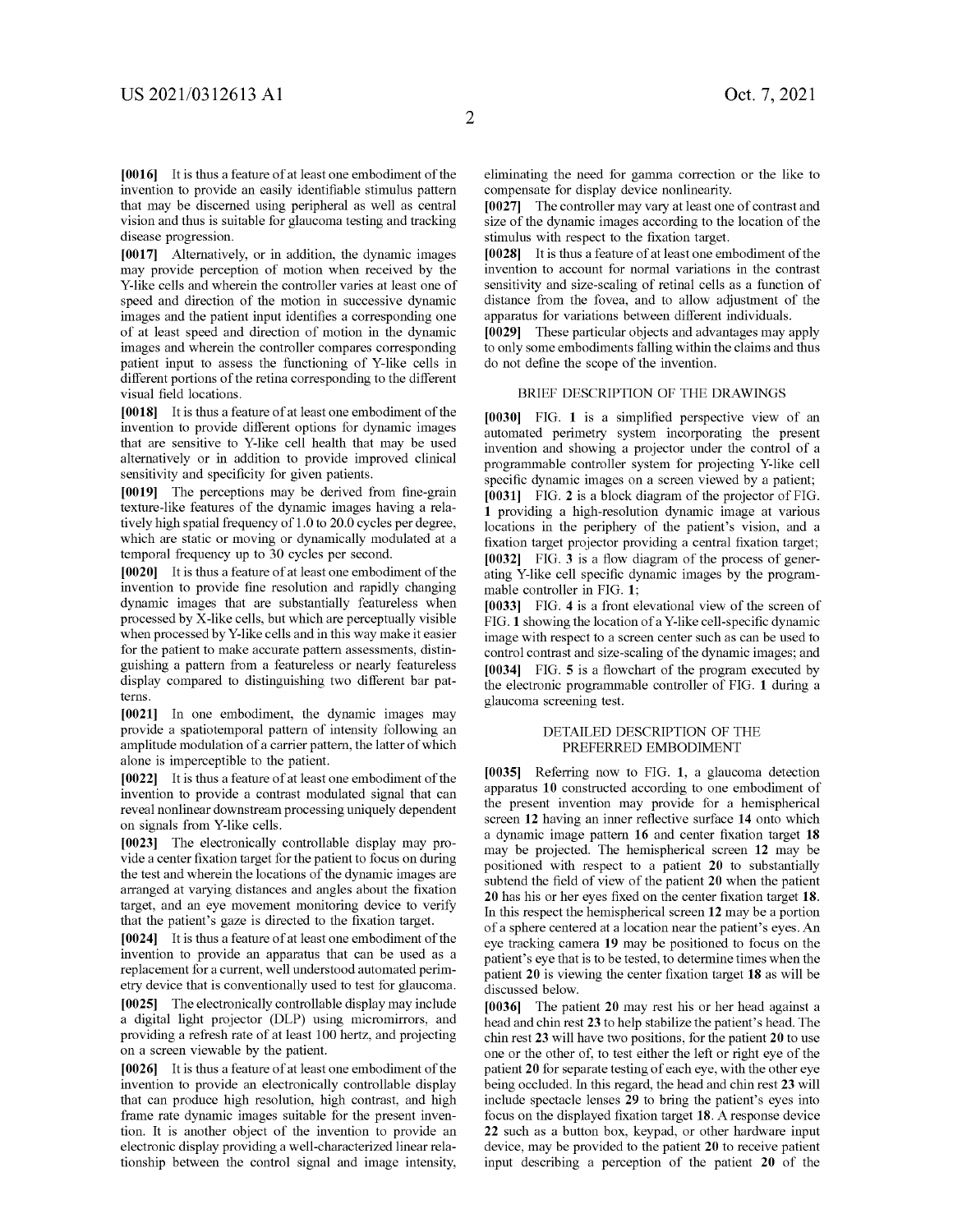dynamic images **16** viewed by the patient using the patient's central or peripheral vision. The response device **22** may, for example, allow the patient **20** to distinguish between orientation, motion, motion direction, motion speed, and pattern coarseness of the dynamic image **16** as will be discussed below.

**[0037]** The dynamic images **16** may be presented by a projector **24** at a series of sequentially different locations on the hemispherical screen **12** about the center fixation target **18,** the latter of which is desirably fixed in position at a center point on the hemispherical screen **12.** 

**[0038]** The projector **24** and response device **22** communicate with a programmable controller **26,** for example a microcomputer or FPGA (field programmable gate array) or the like, communicating with an electronic memory **30**  holding a program **32** as will be discussed below. The programmable controller **26** may further provide for the operator, a display screen **35,** for example, a standard LCD computer display, and operator input devices **36** such as a keyboard, a mouse or the like for providing inputs to the program **32.** 

**[0039]** Referring also to FIG. **2,** the projector **24** may provide a graphic image projector assembly **27** allowing the projection of a high-resolution two-dimensional dynamic image **16** with a spatial resolution viewed by the patient **20**  (measured along two orthogonal directions) sufficient to render spatial frequencies of at least 20 cycles per degree, and with a refresh rate of at least 100 frames per second. In this regard, the graphic image projector assembly **27** may include a collimated light source **28** (for example, an LED array) whose light is modified by a digital light processor (DLP) mirror array **31.** The DLP mirror array **31** provides an array of micro mirrors that can be switched rapidly between on and off states as is generally understood in the art to provide highly linear control of the illumination of each pixel of a dynamic image by control of duty cycle modulation of the mirrors. Light modified by the DLP mirror array **31** is focused by focusing optics **33** (set to provide focused dynamic images **16** on the hemispherical screen **12).** Light from the focusing optics **33** is then reflected off of a front surface mirror **37** of a pair of mirror galvanometers **34** that may steer the location of the dynamic image **16** to a variety of locations over a majority of the surface **14** of the hemispherical screen **12** by orthogonal deflections of the front surface mirror **37.** 

**[0040]** The fixation point projector **38** may include a laser pointer or other such device for producing a simple static image to serve as the center fixation target **18** (for example, in the form of concentric circles or a letter such as an "E") and may provide for mechanical adjustment together with other elements of the projector **24** to locate the center fixation target **18** at the center of the hemispherical screen **12**  while providing a known relationship between the center of the hemispherical screen **12** and each location of a dynamic image **16.** 

**[0041]** Each of the servo controller **40,** light source **28,**  DLP mirror array **31,** and laser pointer **38** may be actuated by a programmable controller device **26** incorporating an electronic interface that allows the projector **24** to receive from the programmable controller **26** image data to generate the dynamic image **16** by control of the DLP mirror array **31.**  A servo-controller **40** may also receive from the programmable controller **26** location data for the dynamic image to control the mirror galvanometer **34** and hence the position of the dynamic image **16.** 

**[0042]** Referring now to FIG. **3,** generally the program **32**  executing on the programmable controller **26** will generate a dynamic image **16** such that the resulting percept *44a* or *44b* (perceived images by the patient **20)** differs according to whether the dynamic images **16** are processed by the Y-like cells **42** or the X-like cells **46.** In particular, the patient's percept of the dynamic images *44a* processed by the Y-like cells **42** may show a series of stripes **48,** either stationary or having a drift direction and speed **50** at an orientation angle **52.** More generally, the stripes **48** may be other coarse-scale features such as bars, edges, discs, or the like. The periodicity of the stripes **48,** their drift direction and speed **50,** and their orientation angle **52** may be adjusted (as will be discussed below) by the programmable controller **26.** In contrast, the patient's percept of the dynamic images *44b*  processed by the X-like cells **46** may have no perceived stripes **48** or exhibit the stripes **48** in extremely attenuated form to be practically imperceptible to the extent that it can be readily distinguished from the percept *44a* (perceived images by the patient **20).** 

**[0043]** While the inventors do not wish to be bound by a particular theory, this difference in perceived dynamic images *44a* and *44b* is believed to be the result of a nonlinearity in the processing of the dynamic image **16** by the Y-like cells **42** that does not occur to a substantial degree in the processing performed by the X-like cells **46.** In this respect, the processing of the Y-like cells **42** may be modeled as providing a spatial bandpass filter **53** followed by a nonlinearity such as a rectification function **54** followed by a spatial low-pass filter function **56** having cutoff frequency **60** and a temporal low-pass filter **59.** For example, a rectification function **54** provides relatively high-gain mapping between luminance values and Y-like cell **42** output response when the received luminance is above a nonzero luminance threshold **58.** Luminance values below this luminance threshold **58** are largely attenuated with a low-gain mapping in the manner of a rectifier.

**[0044]** Consider now the situation where the dynamic image **16** has a high spatial frequency and high temporal frequency "carrier signal", and a low spatial frequency and low temporal frequency envelope modulation of that high frequency carrier. The spatial bandpass filter **53** allows passage of this high spatial frequency carrier which is then received by the rectification function **54.** The rectification function **54** essentially demodulates the carrier to produce a low spatial frequency and low temporal frequency signal at the envelope frequencies in addition to the high spatial frequency carrier signal. The spatial low-pass filter function **56** and temporal low-pass filter function **59** block the carrier signal but allow the low-frequency envelope signal having low spatial frequency and low temporal frequency to be passed as stripes **48** or other features.

**[0045]** In other words, the result of the rectification function **54** and the low-pass filter functions **56** and **59** is that an "envelope" of a contrast modulated dynamic image **16** will be extracted, or demodulated, by the Y-like cells **42** while the underlying carrier signal is blocked. This effect is obtained in any image that can be characterized as "non-Fourier" or "second order", that is, images having fine spatial scale features whose spatial variation are revealed only by a nonlinearity, in the retinal cells that "demodulate"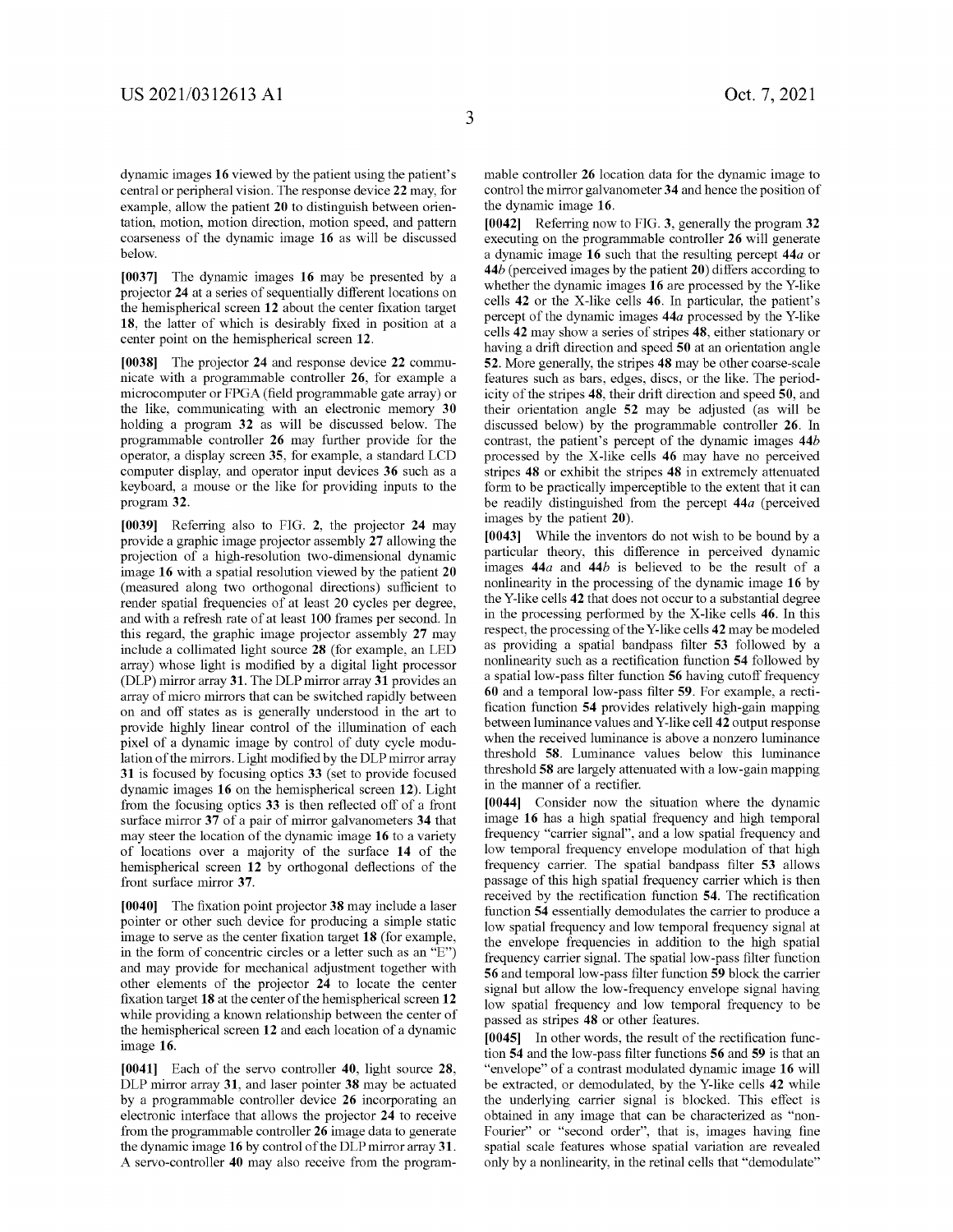**[0046]** In contrast to the Y-like cells **42,** the X-like cells **46**  are believed not to have the nonlinearity of the rectification function **54** to a significant degree and have spatial bandpass filter functions **53** shifted to higher spatial frequencies, and temporal low-pass filter functions **59.** As a result, there is no demodulated envelope that can be passed by the low-pass filter **59** yet again the "carrier" frequency of the dynamic images **16** is blocked or highly attenuated resulting in a practically featureless percept *44b.* Importantly, even if perceptible, the carrier will be distinguishable from the percept *44a* so there is low risk that viewing of the carrier will be confused with being able to view the percept *44a.*  **[0047]** The spatial and temporal sensitivities of the Y-like cells **42** and X-like cells **46,** and nonlinearities of the Y-like cells **42,** act so that the lower temporal and spatial frequency stripes **48** of dynamic percept *44a* **and** *44b* are more pronounced perceptually than the spatially fine-grain features of the dynamic image **16.** 

**[0048]** In one example, a set of dynamic images **16** may be generated from the sum of three different two-dimensional sinusoidal fields *80a, 80b,* **and 80c** each having an independently controllable spatial frequency, orientation angle **52,**  and drift direction and speed **50** orthogonal to that orientation. The sum of these fields may be expressed by the equation:

 $I(x, y, t) = \cos(\omega_C \{x, y, t\}) + 0.5 \cdot \{ \cos([\omega_C - \omega_E] \{x, y, t\}) + \cos$ *([wc+wEl[x,y,t])}* (1)

**[0049]** where I is intensity at a pixel,

- **[0050]** [x, y, t] is a vector describing the Cartesian location and time of the pixel,
- [0051]  $\omega_c$  is a vector defining a "carrier" spatial and temporal frequency (having x- and y-components that define the orientation angle **52** and the time component describing the drift direction and speed **50)** and,
- [0052]  $\omega_E$  is a vector describing the spatial and temporal "modulating" frequency.

**[0053]** The three terms to the right side of equation (1) that sum together to define the intensity are represented by *80a, 80b,* and **80c** as shown in FIG. **3.** Field *80a* may be interpreted as a carrier sinusoidal field  $cos(\omega_C[x, y, t])$  and fields *80b* and **80c** that represent a multiplication between the carrier  $cos(\omega_c)[x, y, t]$  and the modulating frequency  $cos(\omega<sub>E</sub> [x, y, t])$  converted to a summation by a trigonometric identity for ease of processing. Generally, it will be understood that the drift direction and speed **50** and orientation angle **52** of the stripes **48** may be easily controlled by adjusting the vectors  $\omega_C$  and  $\omega_E$  in the program 32.

**[0054]** The dynamic images **16** are, in their most general form, produced by any spatially fine-grain, texture-like dynamical pattern, the "carrier", whose contrast is modulated by a more coarse-grain pattern, the "envelope", as follows:

 $I(x, y, t) = I_0 + \text{Carr}([x, y, t])[1 + \text{Env}([x, y, t])]$ 

- **[0055]** where I(x, y, t) is the luminance intensity of a pixel at spatial location  $(x,y)$  at time t,  $I_0$  is the spaceand time-average luminance of the spatiotemporal pattern  $I(x, y, t)$ ,
- **[0056]** [x,y,t] is a vector describing the Cartesian location and time of the pixel,

**[0057]** Carr is a 3d zero-mean matrix defining a "carrier" pattern as a function of spatial location [x,y] and time [t] and,

**[0058]** Env is a 3d zero-mean matrix defining an "envelope" pattern as a function of spatial location  $[x,y]$  and time [t], that "modulates" the amplitude of the carrier.

**[0059]** Referring still to FIG. **3,** the dynamic images **16**  may be generated procedurally by the programmable controller **26,** for example, by generating a three-dimensional sinusoidal variation in image intensity where that sinusoidal variation is modulated by multiplication with a second three-dimensional sinusoid. For example, in one embodiment, a dynamic image **16** may be generated from a carrier pattern that may be a drifting sinewave grating with a high spatial frequency and high temporal frequency, and an envelope pattern that may be a drifting sinewave grating with a low spatial frequency and low temporal frequency, the carrier and envelope patterns having independently controllable spatial frequency, orientation angle **52,** and drift direction and speed **50.** The resultant dynamic image may be expressed by the equations:

 $Carr(x, y, t) = C_c cos(\omega_C[x, y, t])$ 

- **[0060]** where Carr([x,y,t]) is the spatiotemporal carrier pattern (as above)
- **[0061]** [x,y,t] is a vector describing the Cartesian location and time of the pixel,
- [0062]  $C_c$  is the amplitude of the carrier sinewave grating
- [0063]  $\omega_C$  is a vector defining a "carrier" spatial and temporal frequency (having x- and y-components that define the orientation angle **52** and the time component describing the drift direction and speed **50)**

 $Env(x, y, t) = C_e cos(\omega_e [x, y, t])$ 

- **[0064]** where Env(x,y,t) is the spatiotemporal envelope ("modulating") pattern (as above)
- **[0065]** [x,y,t] is a vector describing the Cartesian location and time of the pixel,
- [0066]  $C_e$  is the Michelson contrast (0.0 to 1.0), or "modulation depth", of the envelope sinewave grating
- [0067]  $\omega_c$  is a vector defining an "envelope" spatial and temporal frequency (having x- and y-components that define the orientation angle **52** and the time component describing the drift direction and speed **50)**

**[0068]** Generally, it will be understood that the envelope modulation depth  $C_e$ , orientation angle  $\theta_e$  52, direction of motion, spatial frequency, and temporal frequency of the envelope pattern ( sinusoidal stripes) **48,** as well as the carrier amplitude, orientation angle stripes, direction of motion, spatial frequency, and temporal frequency will be easily controlled by adjusting the parameters in the controller program **32.** It will be generally understood that temporal frequency may be considered separately from direction of motion (where the temporal frequency is positive only) or may subsume direction of motion by considering direction of motion to be defined by positive and negative values of temporal frequency.

**[0069]** Referring now to FIG. **4,** the present invention also contemplates that the contrast and/or size-scaling of the dynamic image **16** may be adjusted as a function of its distance from the center fixation target **18,** for example, to compensate for known variations in the sensitivity of retinal cells, as well as normal variations between individuals, not necessarily associated with glaucoma.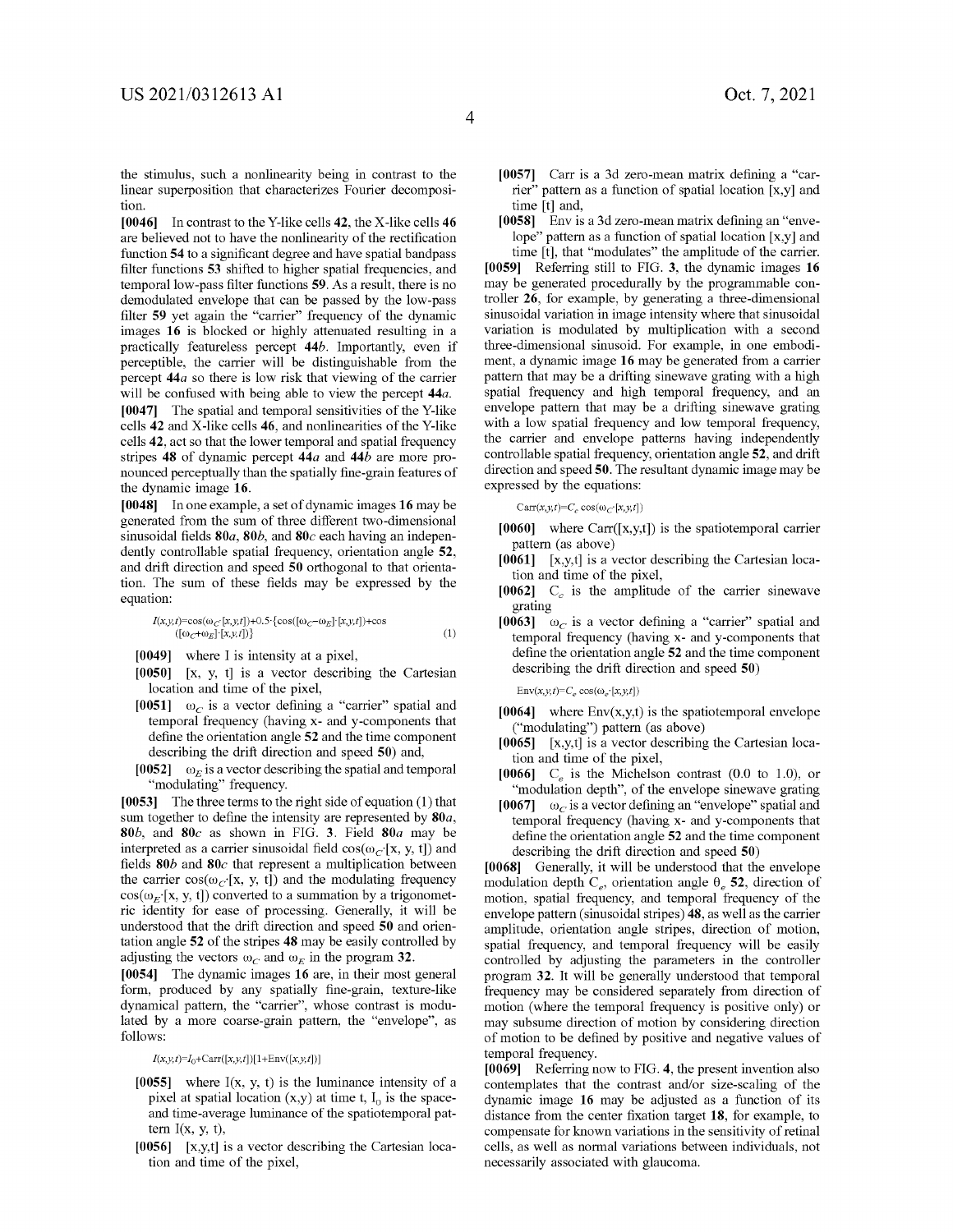**[0070]** Referring now to FIG. **5** as well as FIGS. **3** and **4,**  the program **32** of the programmable controller **26** may operate repeatedly to randomize a location being a distance **92** and angle **94** of a dynamic image **16** generated as discussed above with respect to the center fixation target **18.**  Each successive, presented dynamic image **16** may have a different orientation **52** and/or drift direction and/or speed **50**  so as to generate perceived stripes **48** in the dynamic image **16** that will have different perceivable orientations or different stripe motions per process block **90.** In this process block **90,** the envelope contrast or carrier amplitude can also be varied on successive trials to change the level of difficulty of perceptual judgment.

**[0071]** Optionally, per process block **96,** adjustment of size-scaling or contrast of the dynamic image **16** may be made based on the distance **92** and/or a combination of distance **92** and angle **94** as discussed above.

**[0072]** At process block **98,** the programmable controller **26** may receive an input from the patient **20,** for example, using the response device **22** indicating direction and/or speed and/or orientation and/or spacing of the perceived stripes **48,** for example, through arrow, letter or number labels **100** on the various buttons or keys of the response device **22** indicating motion, direction, speed, and orientation. This input may be tested to see if the patient **20** has their eyes fixed on the fixation target **18** using the eye tracking camera **19** and may be discounted or uncounted if not. In addition, the process of process blocks **90, 96, 98, 102,** and **106** may initiate only after the patient has eyes fixed on the fixation target **18.** The period of time for receiving the input per process block **98** may be limited to a predetermined window after placement of the dynamic image **16.** 

**[0073]** At process block **102,** a determination is made as to whether the direction and/or speed and/or orientation and/or spacing of the perceived stripes **48** identified by the patient per process block **98** match the actual stripes **48** generated per process block **90 and 96.** Whether the matching is correct or in error, across the ensemble of tests in different visual field locations, is used to construct the field-of-view map **104** showing schematically the patient's field-of-view for one of the left or right eye. This field-of-view map **104** may show a density of errors in identification of the stripes **48** by the patient **20** in corresponding to the locations of the dynamic images **16** invoking the error, and in this respect shows loss of Y-like cells 42 in the patient's retina responsible for representing those areas of the field-of-view. Successive field-of-view maps **104** taken over time (typically many days, weeks, months, and/or years) can provide a sensitive indication of progression of glaucoma. When the level of difficulty of the tests is varied, this information may be used to weight the assessment of whether the patient has correctly identified the stripes **48** and thus to provide a more nuanced output in the field-of-view map **104.** 

**[0074]** This sequence of process blocks **90, 96, 98,** and **102** may be repeated for a desired number of dynamic images **16** needed to build up a detailed field-of-view map **104.** At process block **106,** the patient **20** may change eyes being tested by changing position on the chin rest, and thereby which eye is occluded, as discussed above. For each different eye, the sequence of process blocks **90, 96, 98,** and **102** is repeated.

**[0075]** At the conclusion of this testing of each eye, a pair of field-of-view maps **104** may be displayed together with analysis, for example, quantifying the usable field-of-view

of the patient, for example, which is helpful in making longitudinal comparisons of these changes over time. Other types of displays commonly obtained with automated perimetry can be duplicated with the additional specificity obtained by isolation of the Y-like cells, providing advanced indication of cell death.

**[0076]** As used herein, "Y-like cell" shall be understood to be "parasol retinal ganglion cells" or "smooth retinal ganglion cells", or "upsilon retinal ganglion cells" as is understood in the art and "X-like cell" shall be understood to be "midget retinal ganglion cells" as is also understood in the art.

**[0077]** Certain terminology is used herein for purposes of reference only, and thus is not intended to be limiting. For example, terms such as "upper", "lower", "above", and "below" refer to directions in the drawings to which reference is made. Terms such as "front", "back", "rear", "bottom" and "side", describe the orientation of portions of the component within a consistent but arbitrary frame of reference which is made clear by reference to the text and the associated drawings describing the component under discussion. Such terminology may include the words specifically mentioned above, derivatives thereof, and words of similar import. Similarly, the terms "first", "second" and other such numerical terms referring to structures do not imply a sequence or order unless clearly indicated by the context.

**[0078]** When introducing elements or features of the present disclosure and the exemplary embodiments, the articles "a", "an", "the" and "said" are intended to mean that there are one or more of such elements or features. The terms "comprising", "including" and "having" are intended to be inclusive and mean that there may be additional elements or features other than those specifically noted. It is further to be understood that the method steps, processes, and operations described herein are not to be construed as necessarily requiring their performance in the particular order discussed or illustrated, unless specifically identified as an order of performance. It is also to be understood that additional or alternative steps may be employed.

**[0079]** References to "a controller" and "a processor" or "the microprocessor" and "the processor," can be understood to include one or more microprocessors, FPGAs (field programmable gate arrays) that can communicate in a standalone and/or a distributed environment(s), and can thus be configured to communicate via wired or wireless communications with other processors, where such one or more processor can be configured to operate on one or more processor-controlled devices that can be similar or different devices. Furthermore, references to memory, unless otherwise specified, can include one or more processor-readable and accessible memory elements and/or components that can be internal to the processor-controlled device, external to the processor-controlled device, and can be accessed via a wired or wireless network.

**[0080]** It is specifically intended that the present invention not be limited to the embodiments and illustrations contained herein and the claims should be understood to include modified forms of those embodiments including portions of the embodiments and combinations of elements of different embodiments as come within the scope of the following claims. All of the publications described herein, including patents and non-patent publications, are hereby incorporated herein by reference in their entireties.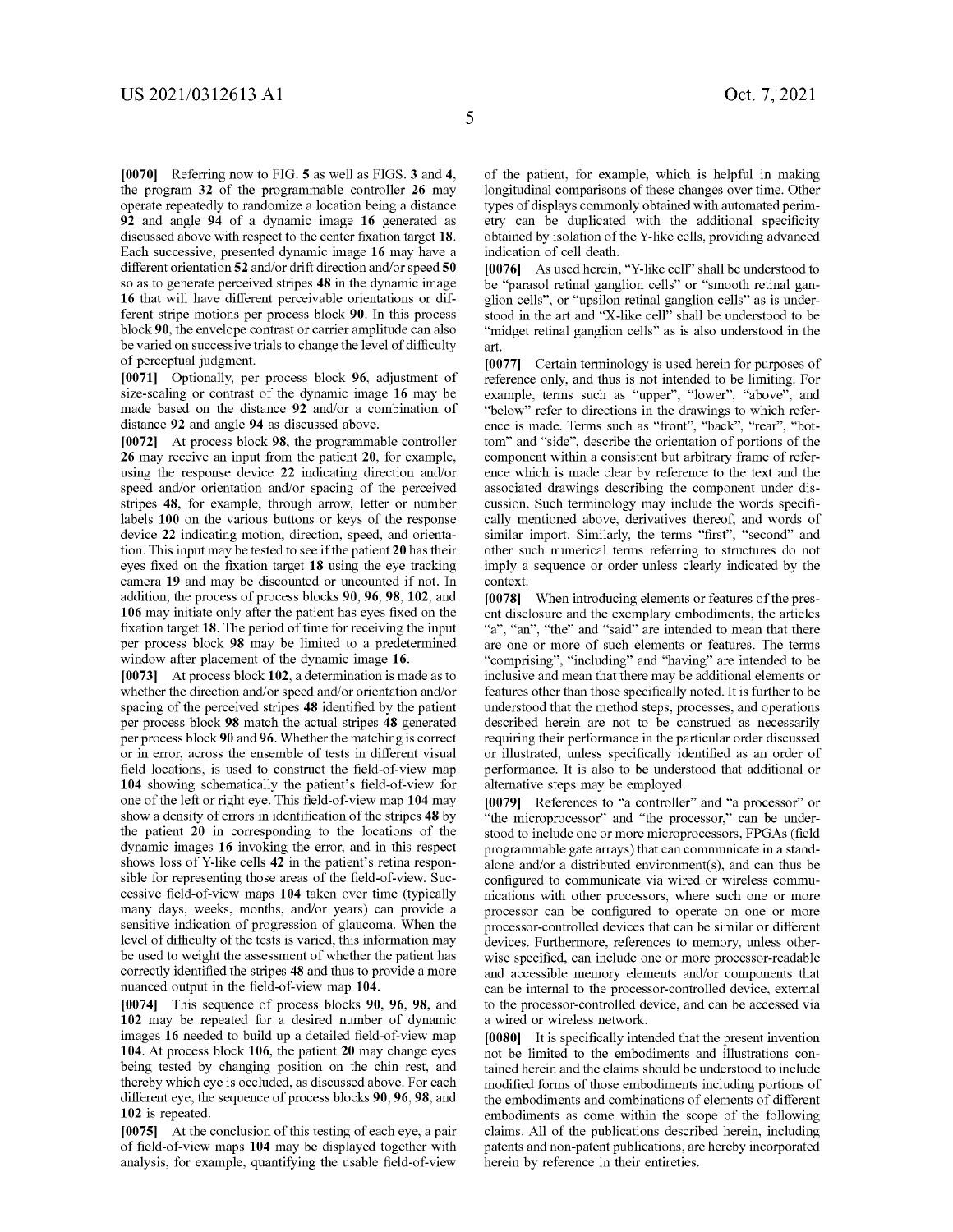**[0081]** To aid the Patent Office and any readers of any patent issued on this application in interpreting the claims appended hereto, applicants wish to note that they do not intend any of the appended claims or claim elements to invoke 35 U.S.C. 112(f) unless the words "means for" or "step for" are explicitly used in the particular claim.

What we claim is:

**1.** An apparatus for glaucoma and retinal diseases diagnosis comprising:

- an electronically controlled dynamic image display adapted for viewing by a human patient;
- a display driver for generating a series of dynamic images presentable on the electronically controlled display, each dynamic image providing a distinguishably different perception when received by only X-like cells than when received by Y-like cells;
- a patient input device for receiving a patient input describing orientation or direction of motion of a perceived pattern in the series of dynamic images displayed on the electronically controlled display; and
- a controller communicating with the display driver and electronically controlled display to:
- (1) display different dynamic images at different locations within a field-of-view of a patient viewing the electronically controllable display; and
- (2) analyze the patient input for the different locations of each of the dynamic images to assess a loss of Y-like cells in different portions of the retina corresponding to the different locations.

**2.** The apparatus of claim **1** wherein the perceptions of the dynamic image result from a nonlinearity in a processing of the dynamic image by the Y-like cells and not by the X-like cells.

**3.** The apparatus of claim **1** wherein the different dynamic images provide perceptions of stripes having at least one of varying orientations and spacing when processed by Y-like cells and wherein the patient input identifies at least one of a perceived stripe orientation and spacing of given displayed dynamic image and wherein the controller varies at least one of the stripe orientation and spacing of successive dynamic images and compares corresponding patient input to assess the functioning of Y-like cells in different portions of the retina corresponding to the different locations.

**4.** The apparatus of claim **1** wherein the dynamic images provide a perception of motion when received by the Y-like cells and wherein the controller varies at least one of speed and direction of the motion in successive dynamic images and the patient input identifies a corresponding one of at least speed and direction of motion in the dynamic images and wherein the controller compares corresponding patient input to assess the functioning of Y-like cells in different portions of the retina corresponding to the different locations.

**5.** The apparatus of claim **1** wherein the perceptions are derived from features of the images having a spatial frequency of greater than 1 cycles per degree and have a spatial frequency of less than 20 cycles per degree.

**6.** The apparatus of claim **1** wherein the perceptions are derived from features of the images having a temporal frequency magnitude of less than 30 cycles per second.

**7.** The apparatus of claim **1** wherein the images provide a spatiotemporal pattern of intensity following an amplitude modulation of a carrier pattern, the latter of which is distinguishably different from the perception resulting from processing of the Y-like cells.

**8.** The apparatus of claim **1** wherein the electronically controllable display provides a center fixation target for the patient to focus on during use of the apparatus and wherein the locations of the images are arranged at varying distances and angles about the fixation target.

**9.** The apparatus of claim **1** wherein the electronically controllable display includes a digital light projector using micromirrors and provides a refresh rate of at least 100 hertz and projects on a screen viewable by the patient.

**10.** The apparatus of claim **1** wherein the controller varies at least one of contrast and size-scaling of the images according to the location of the image with respect to a predetermined center of the electronically controllable display.

**11.** The apparatus of claim **1** further including a head support stabilizing the patient's head and occluders for alternatively blocking the left or right eye of the patient.

**12.** A method of glaucoma and retinal diseases diagnosis comprising:

- (a) displaying a series of dynamic images on an electronically controlled display at different locations within a field-of-view of a patient viewing the electronically controllable display, each dynamic image providing a distinguishably different perception when processed by only X-like cells than when processed by Y-like cells;
- (b) receiving patient input describing orientation or direction of motion of a perceived pattern in the dynamic images displayed on the electronically controlled display; and
- ( c) analyzing the patient input and location of each of the dynamic images to assess a loss of Y-like cells in different portions of the retina corresponding to the different locations.

**13.** The method of claim **12** wherein the perceptions of the dynamic images result from a nonlinearity in a processing of the dynamic images by the Y-like cells and not by the X-like cells.

**14.** Method of claim **12** wherein the different dynamic images provide perceptions of stripes having at least one of varying orientations and spacing when processed by Y-like cells and wherein the patient input identifies at least one of a perceived stripe orientation and spacing of given displayed dynamic image and wherein the controller varies at least one of the stripe orientation and spacing of successive dynamic images and compares corresponding patient input to assess the functioning of Y-like cells in different portions of the retina corresponding to the different locations.

**15.** The method of claim **12** wherein the dynamic images provide a perception of motion when received by the Y-like cells and wherein the controller varies at least one of speed and direction of the motion in successive dynamic images and the patient input identifies a corresponding one of at least speed and direction of motion in the dynamic images and wherein the controller compares corresponding patient input to assess the functioning of Y-like cells in different portions of the retina corresponding to the different locations.

**16.** The method of claim **12** wherein the perceptions are derived from features of the images having a spatial frequency of greater than 1 cycles per degree and have a spatial frequency of less than 20 cycles per degree.